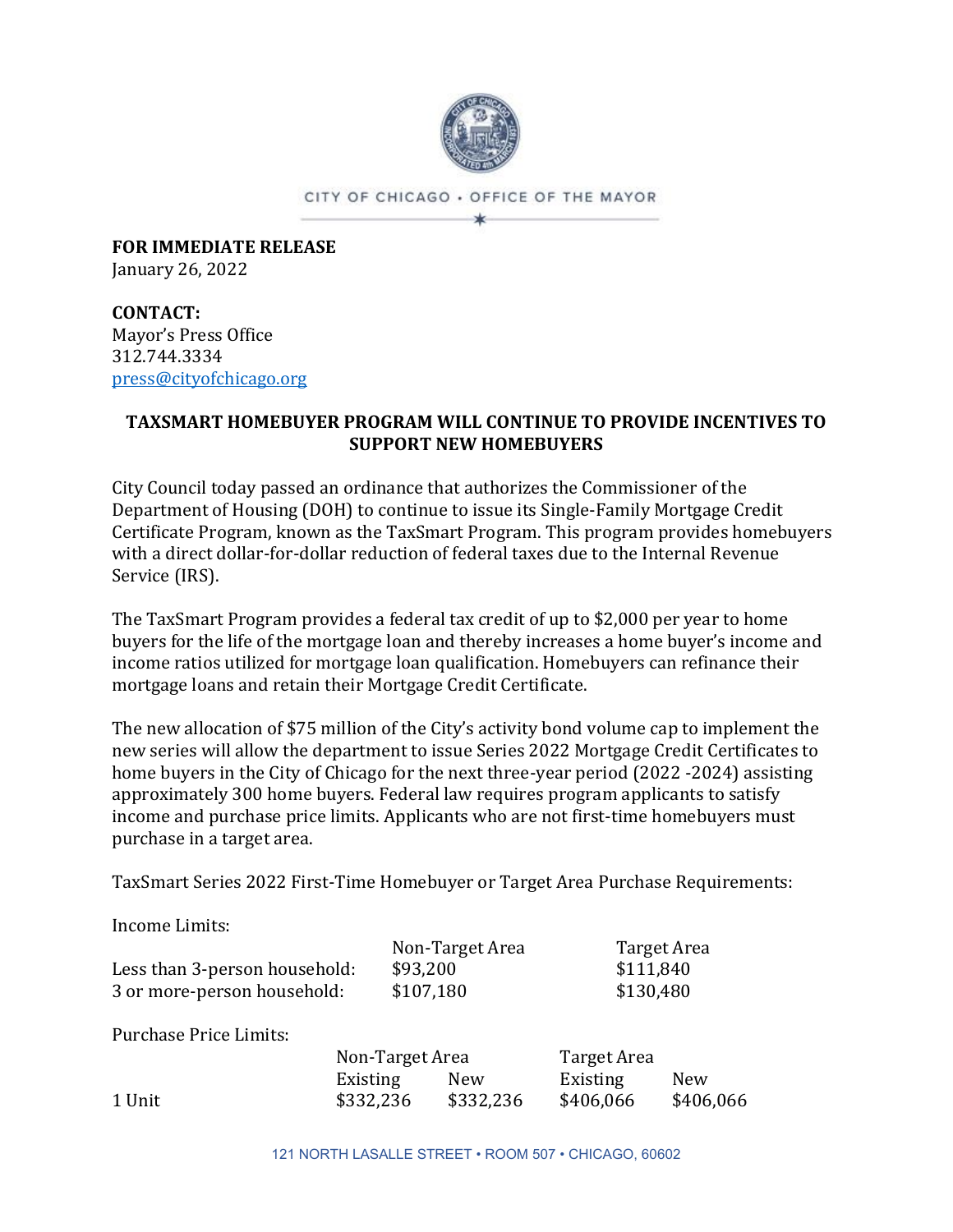

#### CITY OF CHICAGO . OFFICE OF THE MAYOR  $\star$

| 2 Units | \$425,297 | Ineligible | \$519,807 | \$519,807  |
|---------|-----------|------------|-----------|------------|
| 3 Units | \$514,112 | Ineligible | \$628,359 | Ineligible |
| 4 Units | \$638,908 | Ineligible | \$780,888 | Ineligible |
|         |           |            |           |            |

Since 2005, the TaxSmart Program has assisted 2,132 households with mortgages loans for a total of more than \$321 million. TaxSmart Series 2019 has assisted 115 households with mortgage loans totaling over \$23 million as of September 2021 – 50 of which are at or below 80% of the area median income (AMI). The TaxSmart program promotes homeownership in all Chicago neighborhoods thus increasing neighborhood stability.

###

## **EIGHT NEW TWO-UNIT HOMES PLANNED FOR NORTH LAWNDALE**

City Council today passed an ordinance to authorize the sale of seven (7) parcels to Prodigy LLC to facilitate the construction of eight (8) two-unit homes under the City Lots for Working Families (CL4WF) program.

The City Lots for Working Families program was approved by City Council in November 2017 and authorizes the sale of city lots for \$1 (per buildable lot) to provide an incentive for developers to build new housing. Seventy-five percent of the homes must be priced to be affordable to purchasers at the 120% area median income (AMI) level. Emelin Brown is the Managing Principal.

### ###

# **NEW ORDINANCE TO WAIVE CITY DEBT ON VACANT AND ABANDONED PROPERTIES IN LOW- AND MODERATE-INCOME COMMUNITIES FOR COMMUNITY REVITALIZATION**

City Council today passed the Encumbrance Ordinance which will relieve City debt on vacant and abandoned properties in low- to moderate-income communities that have the opportunity for rehabilitation and reoccupation for homeownership and business development. Supported by the departments of Housing (DOH), Law (DOL), and Buildings (DOB) for community revitalization, DOH plans to utilize various housing preservation programs to increase the opportunity to bring vacant and abandoned buildings.

"With this ordinance, Single Family Homes in the 7th ward will be able to be redeveloped, improving neighborhood vitality, and creating pathways to homeownership for residents," said Alderman Greg Mitchell, 7th Ward. "Thank you, Mayor Lightfoot and my fellow City